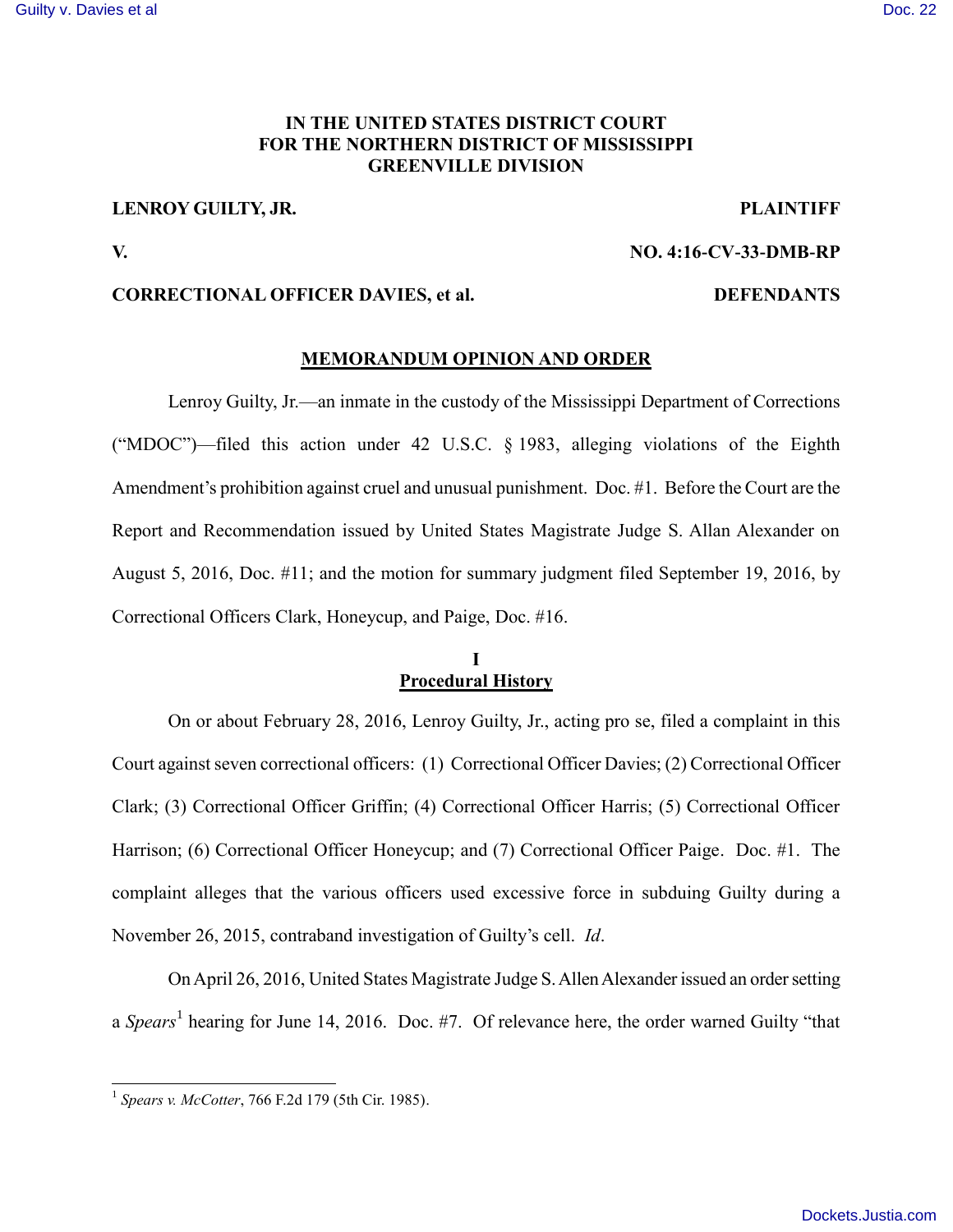failure to keep the court informed of his current address may result in the dismissal of this lawsuit."<sup>2</sup> *Id*. at 2.

Following the *Spears* hearing, Judge Alexander issued a Report and Recommendation, recommending Guilty's claims against Davies and Griffin be dismissed because Guilty conceded they did not take part in the alleged assault. Doc. #11 at 4. However, Judge Alexander recommended that the case proceed against Clark, Harris, Harrison, Honeycup, and Paige. *Id*. Guilty acknowledged receipt of the Report and Recommendation on August 16, 2016. Doc. #13. On September 19, 2016, Paige, Clark, and Honeycup ("Moving Defendants") filed a motion for summary judgment. Doc. #16.

On October 3, 2016, this case was reassigned from Judge Alexander to United States Magistrate Judge Roy Percy. A notice of reassignment was mailed to Guilty at the address listed on the docket but was later returned as undeliverable. Doc. #18.

On January 5, 2017, Judge Percy issued an order setting an evidentiary hearing in this matter for June 13, 2017. Doc. #19. The same day, Judge Percy extended the deadline for Guilty to respond to the motion for summary judgment until January 26, 2017. Doc. #20. Both orders were mailed to Guilty at his address listed on the docket. On February 27, 2017, the order extending the deadline for Guilty to respond to the motion for summary judgment was returned as undeliverable. Doc. #21.

### **II Report and Recommendation**

Where objections to a report and recommendation have been filed, a court must conduct a "de novo review of those portions of the ... report and recommendation to which the Defendants

 $\overline{a}$ 

 $2^{2}$  In Judge Alexander's August 8, 2016, scheduling order, Guilty was warned again using the same language to keep the Court informed of his current address. Doc. #12 at 3.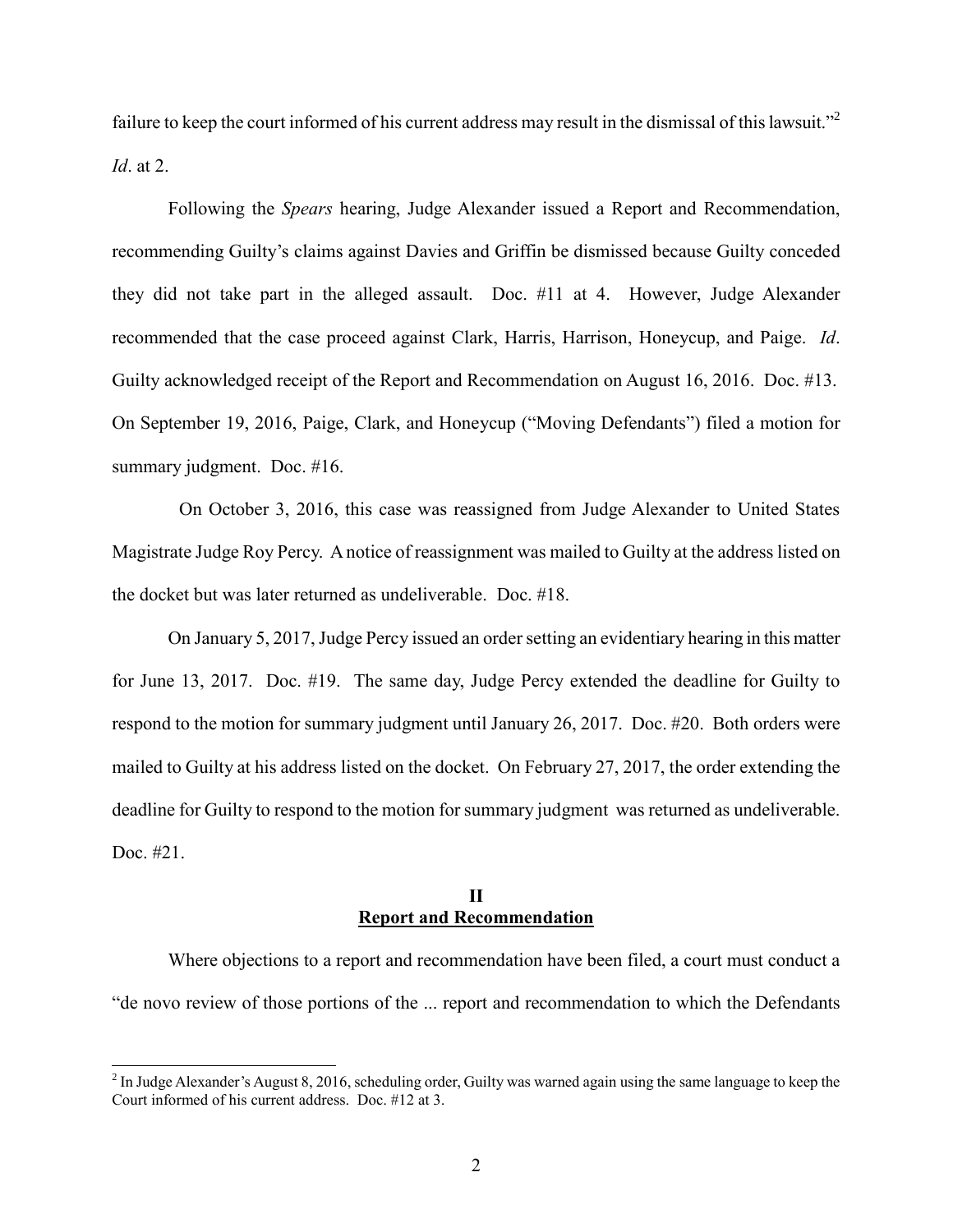specifically raised objections. With respect to those portions of the report and recommendation to which no objections were raised, the Court need only satisfy itself that there is no plain error on the face of the record*.*" *Gauthier v. Union Pac. R.R. Co.*, 644 F.Supp.2d 824, 828 (E.D. Tex. 2009) (citing *Douglass v. United Serv. Auto. Ass'n*, 79 F.3d 1415, 1428–29 (5th Cir. 1996)) (internal citations omitted).

More than fourteen days have passed since the issuance of the Report and Recommendation, and no party has filed objections.<sup>3</sup> Accordingly, this Court's review of the Report and Recommendation is limited to plain error. *Morales v. Mosley*, No. 3:13-cv-848, 2014 WL 5410326, at \*2 (S.D. Miss. Oct. 22, 2014) (citing *Shelby v. City of El Paso*, 577 F. App'x 327, 331 (5th Cir. 2014)). After reviewing the Report and Recommendation and finding no plain error with respect to its findings on the participation of Davies and Griffin in the alleged assault, the Court adopts such findings and will dismiss Davies and Griffin from this case.

# **III Motion for Summary Judgment**

#### **A. Summary Judgment Standard**

"[S]ummary judgment is appropriate only 'if the movant shows that there is no genuine dispute as to any material fact and the movant is entitled to judgment as a matter of law.'" *Haverda v. Hays Cty.*, 723 F.3d 586, 591 (5th Cir. 2013) (quoting Fed. R. Civ. P. 56(a)). "Genuine disputes of material fact are present where a reasonable jury could find for the nonmoving party." *Deshotel v. Wal*-*Mart La., L.L.C.*, 850 F.3d 742, 745 (5th Cir. 2017). In deciding a motion for summary judgment, "[t]he court ... views all facts and evidence in the light most favorable to the non-moving party." *Moss v. Harris Cty. Constable Precinct One*, 851 F.3d 413, 417 (5th Cir. 2017) (internal quotation marks omitted).

 $\overline{a}$ 

 $3$  The Report and Recommendation advised that "[o]bjections must be in writing and must be filed within fourteen (14) days of [its] date." Doc. #11 at 5.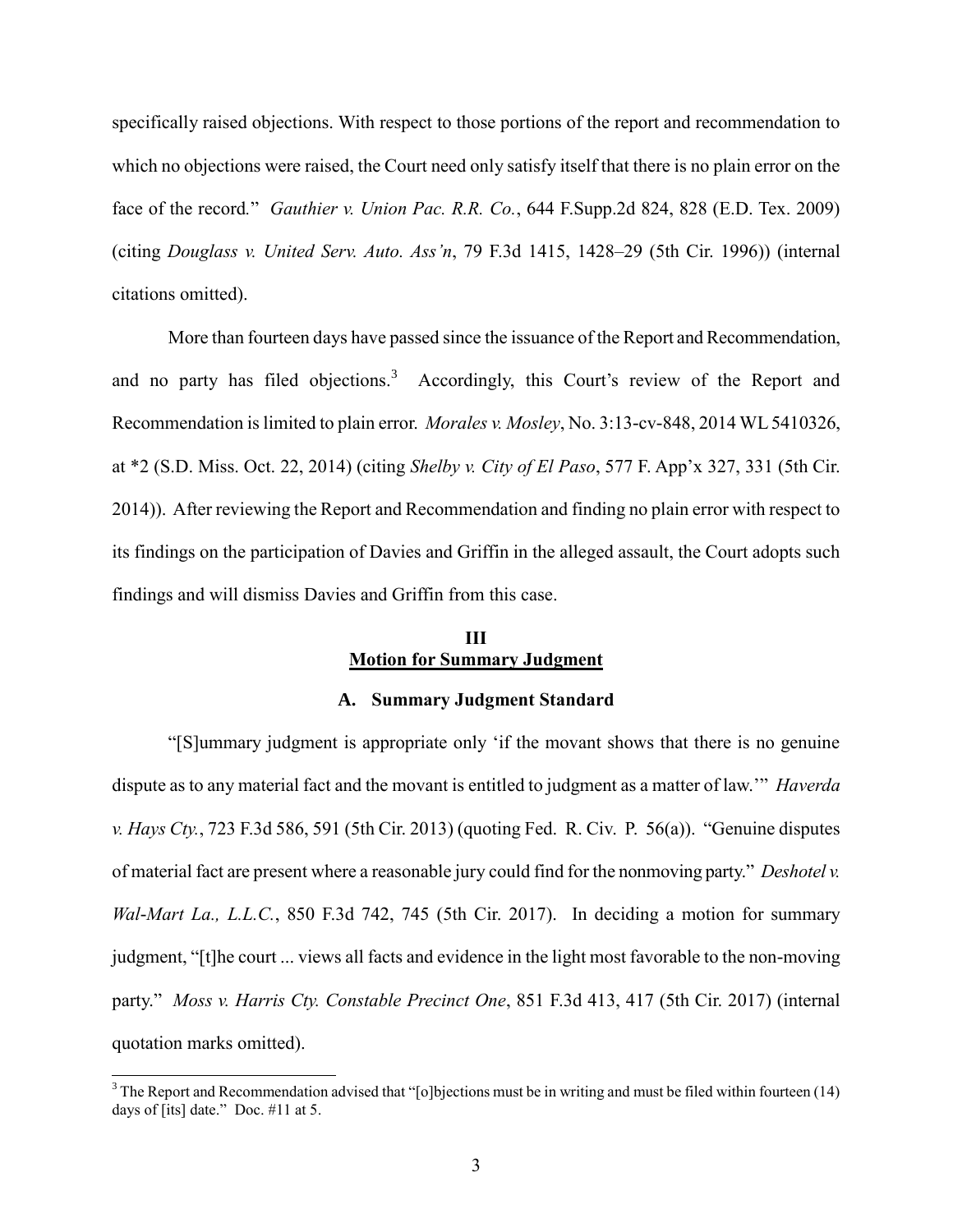#### **B. Analysis**

The Moving Defendants contend in their summary judgment motion that Guilty's claims are barred because he failed to exhaust administrative remedies available through MDOC's grievance system. Doc. #16. The Prison Litigation Reform Act ("PLRA") requires that "[n]o action shall be brought with respect to prison conditions under section 1983 of this title, or any other Federal law, by a prisoner … until such administrative remedies as are available are exhausted." 42 U.S.C. § 1997e(a). "[P]re-filing exhaustion of prison grievance processes is mandatory.... It is irrelevant whether exhaustion is achieved during the federal proceeding." *Gonzalez v. Seal*, 702 F.3d 785, 788 (5th Cir. 2012).

As support for their failure-to-exhaust defense, the Moving Defendants attached to their motion Guilty's administrative grievance dated February 1, 2016—the date he signed his complaint in this action. Doc. #16-1 at 3–4. The Moving Defendants also attached MDOC's responses to Guilty's administrative grievance and Guilty's responses to those responses, which indicate that Guilty had not exhausted the prison's administrative grievance process until April 22, 2016—well after he filed his complaint on February 23, 2016. *Id*. at 14. Because the PLRA requires pre-filing exhaustion, the motion for summary judgment will be granted and the Moving Defendants dismissed from this case.

### **IV Failure to Maintain Address**

Pursuant to Federal Rule of Civil Procedure 41(b), "[i[f the plaintiff fails to prosecute or to comply with these rules or a court order, a defendant may move to dismiss the action or any claim against it." Where a litigant has been warned that dismissal may result from a failure to notify the district court of an address change, the failure to do so, beyond being in violation of a court order, "may be considered by the district court as ... cause for dismissal for failure to prosecute." *Lewis v.*